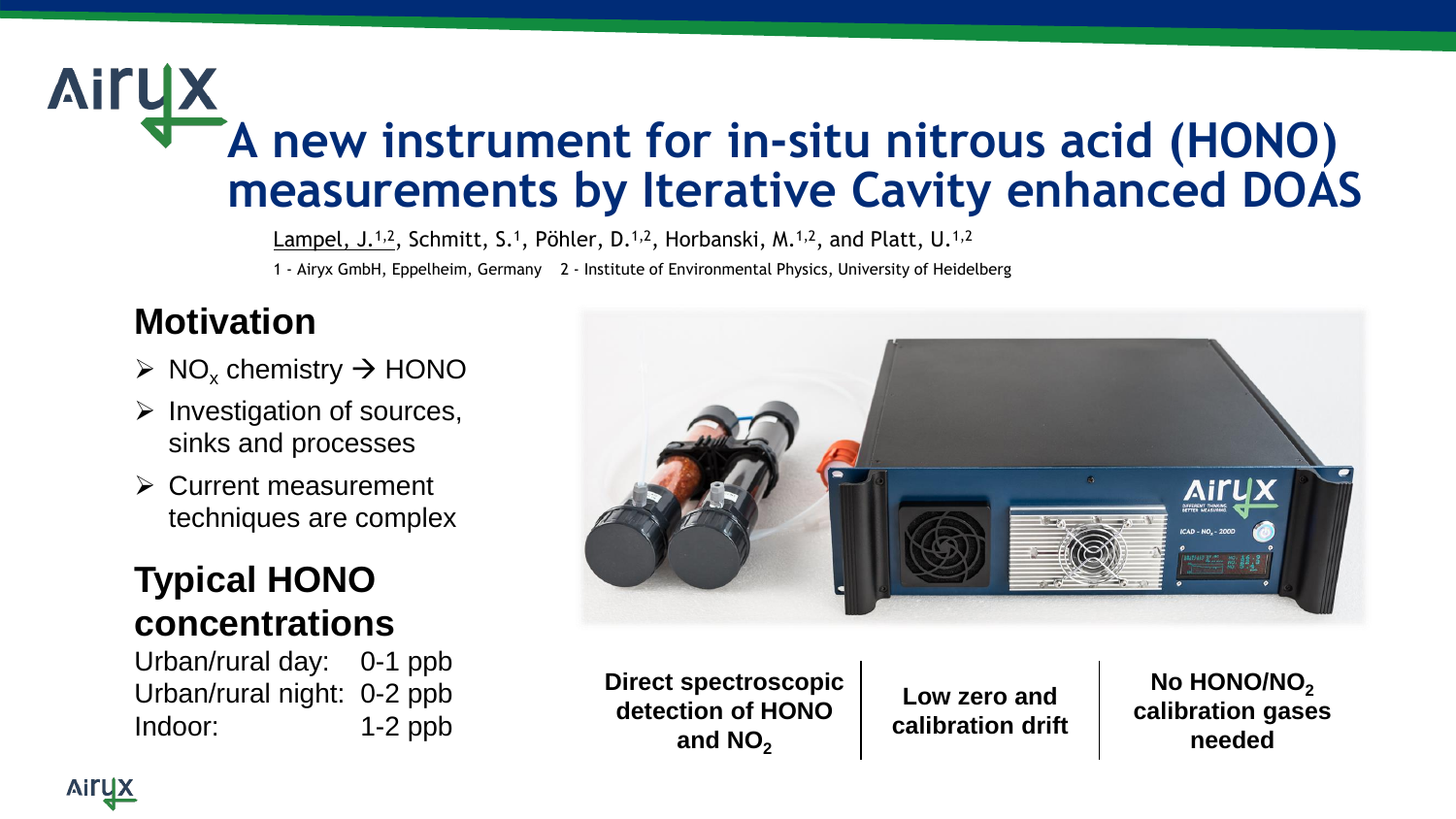## **ICAD Setup and Method**



#### **The ICAD HONO instrument:**

- $\triangleright$  Simultaneous and direct spectroscopic measurement of HONO and NO<sub>2</sub>
	- ➢ 350nm-390nm
- $\triangleright$  Use of reliable and tested ICAD algorithm
- $\triangleright$  Fast response time

**Airux** 

- $\triangleright$  No consumables, fully automatic operation
- $\triangleright$  No significant zero point drift



| <b>Measurement</b><br>range | <b>HONO</b><br>$0 - 500$ ppb | NO <sub>2</sub><br>0 - 2000 ppb |
|-----------------------------|------------------------------|---------------------------------|
| <b>LOD</b> (at 10s)         | $0.2$ ppb                    | $0.4$ ppb                       |
| LOD (at 1000s)              | 20 ppt                       | $40$ ppt                        |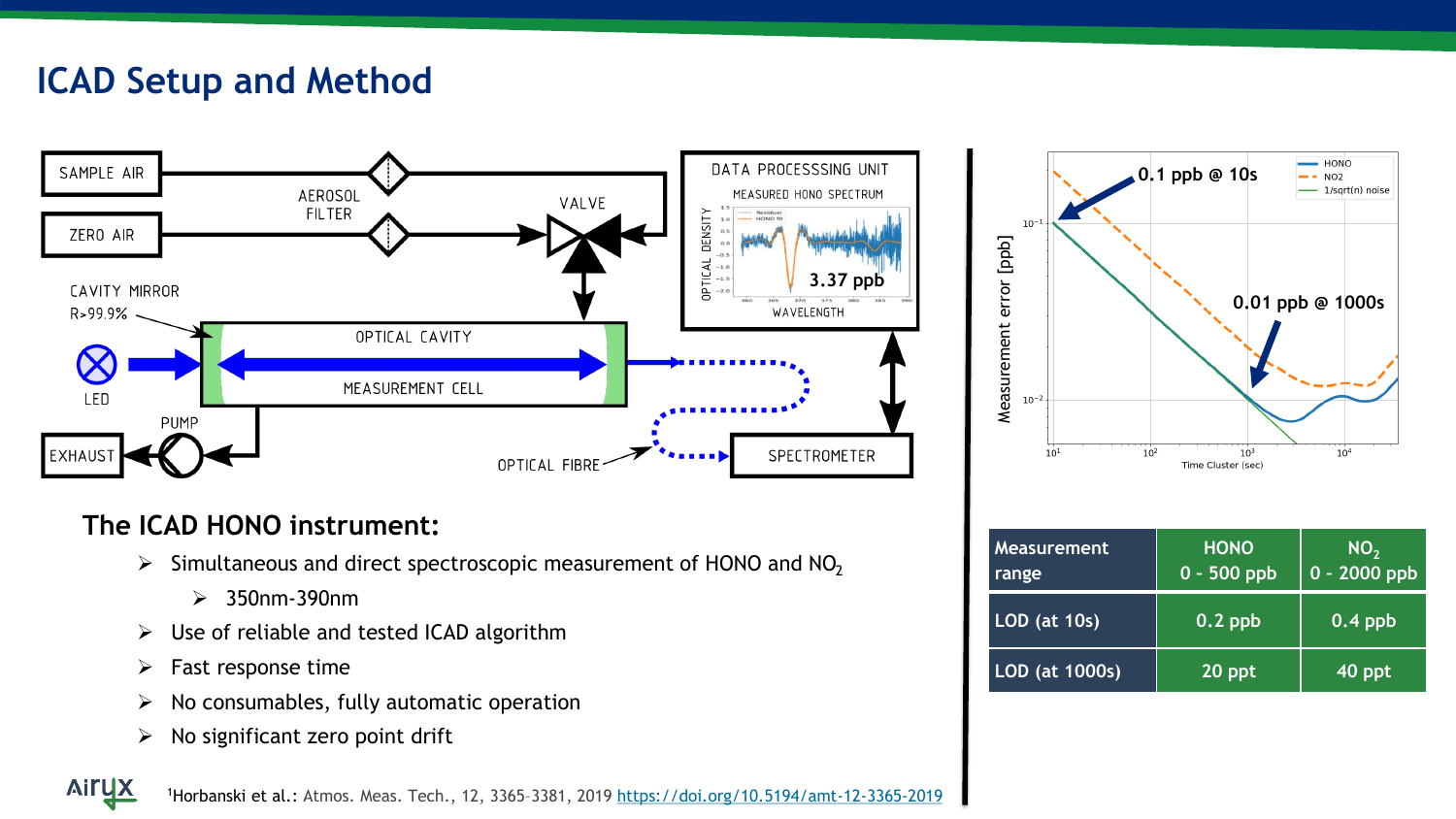## **Exemplary data**

#### HONO observations inside Airyx Lab

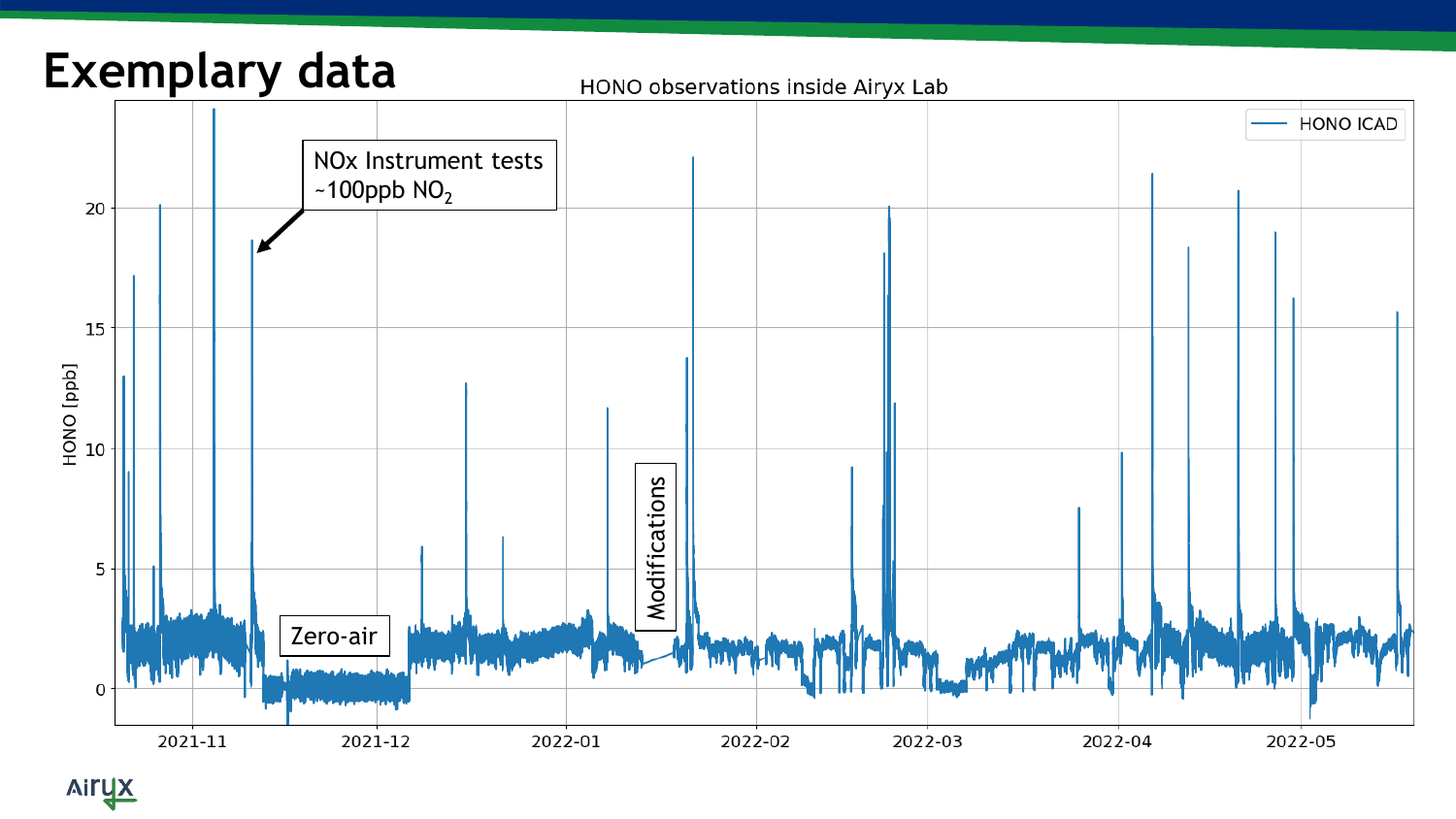## **Exemplary data**





Intercomparisons of a HONO ICAD prototype with LOPAP measurements in cooperation with the group of Ammann et al at PSI/Switzerland.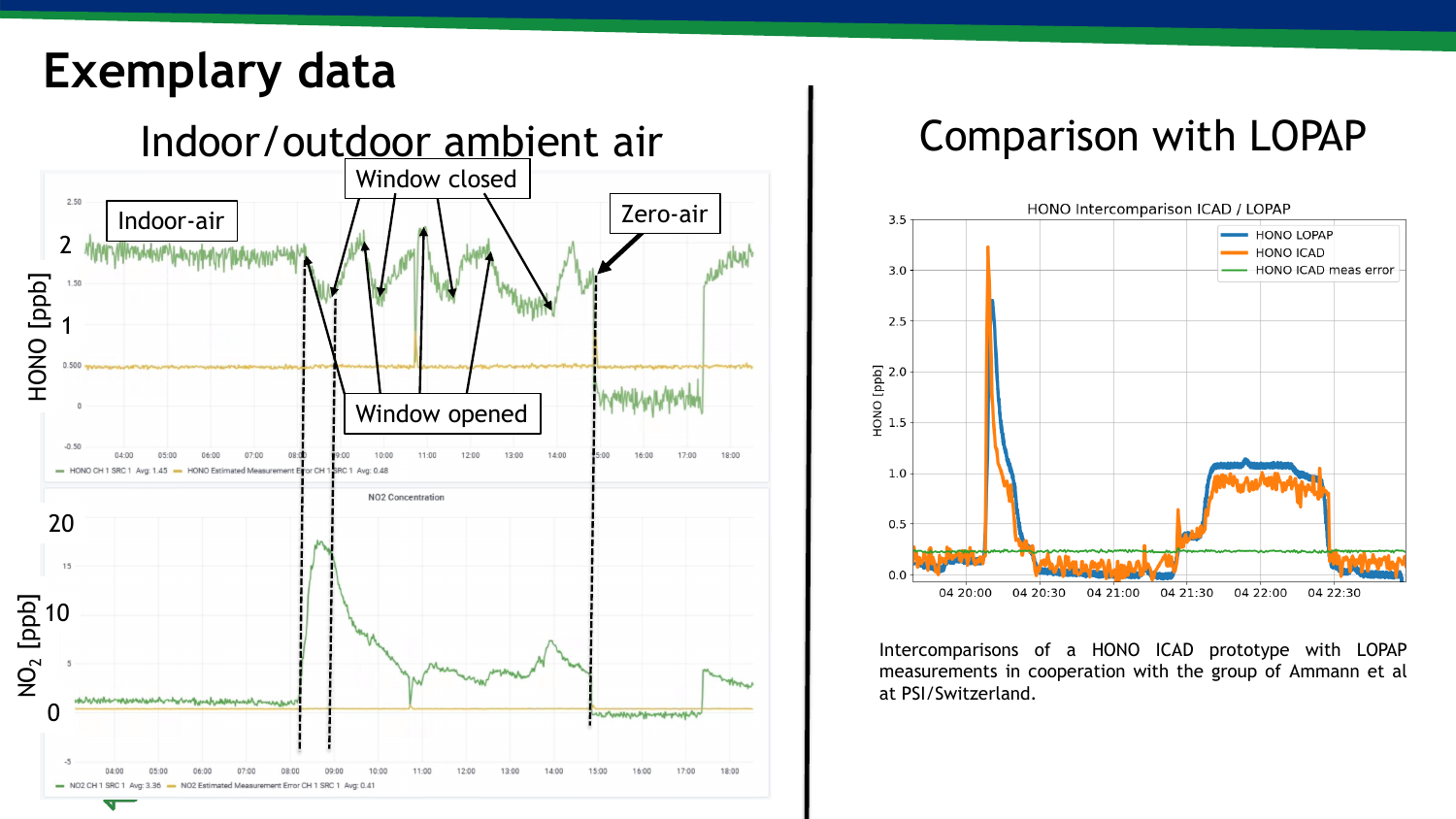# **Summary**

**Airu** 

### **ICAD HONO properties High accuracy** • **Direct spectroscopic HONO (and NO<sup>2</sup> ) measurement**  → **no significant interferences** • **High sensitivity, low measurement error** • **No zero-point or calibration drift, 100% reproducibility** • **Fast response within seconds Simple and low-cost operation** • **Robust setup** • **High stability (not sensitive to shocks, vibration, temperature)** • **No consumable gases/liquids required** • **No calibration gases (HONO, NO<sup>2</sup> ) required** • **Light weight (11kg)** • **Low power consumption (<40W at 12 V) Outlook** • **Extension towards shorter wavelengths to cover other gases: HCHO, Ozone, SO<sub>2</sub>**